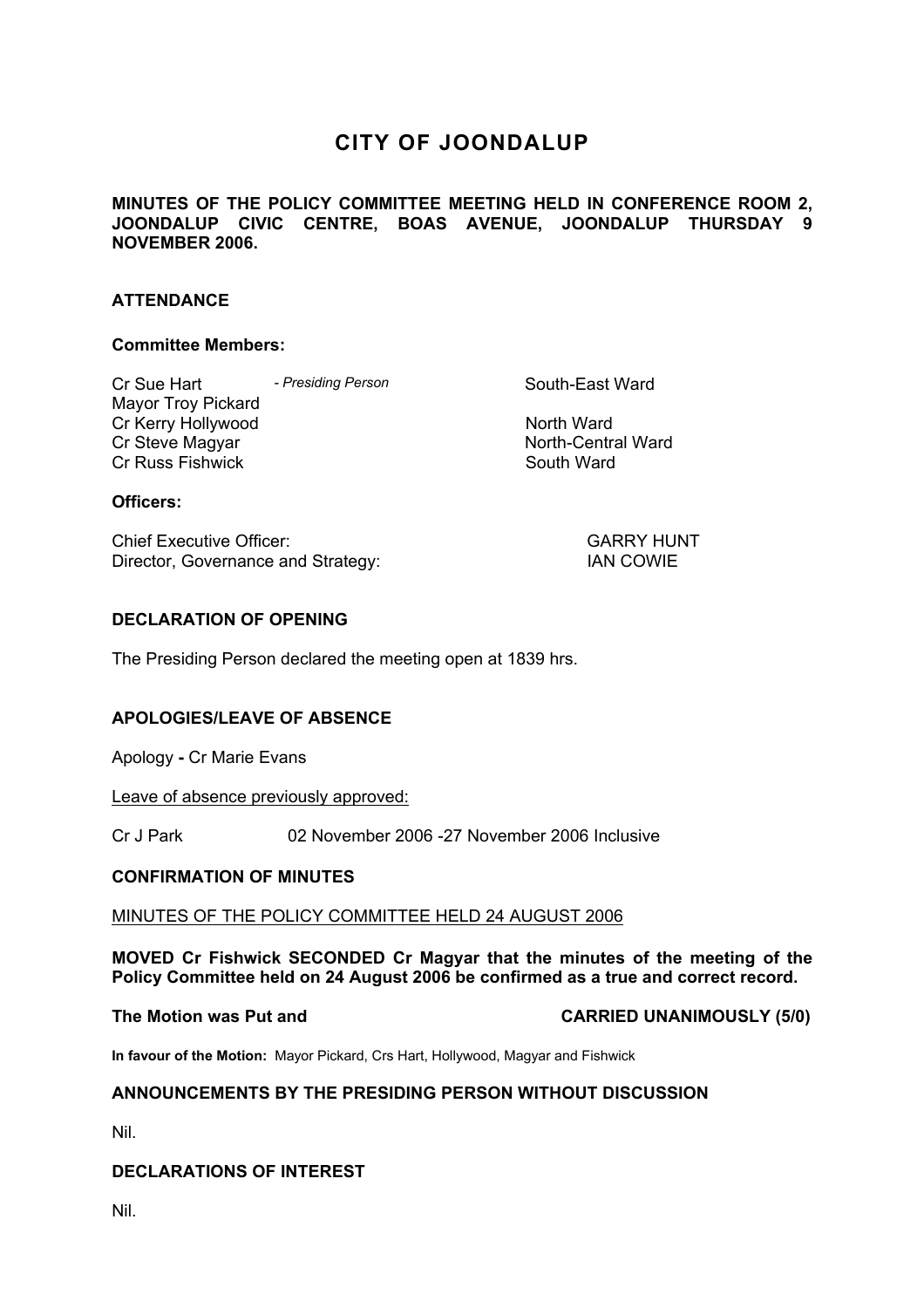# **IDENTIFICATION OF MATTERS FOR WHICH THE MEETING MAY SIT BEHIND CLOSED DOORS**

Nil.

# **PETITIONS AND DEPUTATIONS**

Nil.

**REPORTS** 

# **ITEM 1 POLICY 8.3 ELECTED MEMBERS – GENERAL – [01435]**

**WARD:** All

**RESPONSIBLE** Mr Ian Cowie **DIRECTOR:** Governance and Strategy

#### **PURPOSE**

To review the City Policy 8.3 Elected Members – General in relation to the usage of the Council Chamber and Elected Members Meeting Rooms.

#### **EXECUTIVE SUMMARY**

It is recommended that the Policy be amended to permit the use of the Council Chamber and Elected Members Meeting Rooms for meetings with politicians from State and Federal Government in circumstances specified in the attached Policy.

#### **BACKGROUND**

At the meeting of the Policy Committee on 24 August 2006, it was requested that the section in the City Policy 8.3 Elected Members General concerning the use of the Council Chamber and Elected Member Meeting Rooms be reviewed on the basis that:

*… there is a need to build relationships and engage with State and Federal politicians and the current policy did not allow the hosting of events of a political nature to be approved* 

This report suggests amendments to the Policy to support political engagement in specified circumstances.

# **DETAILS**

The objective of the current Policy is: *To provide for good governance of the City,* and, as a designated 'City' Policy, has been "…developed for administrative and operational imperatives and…[having]…an internal focus" (*CJ064 – 04/05 refers*).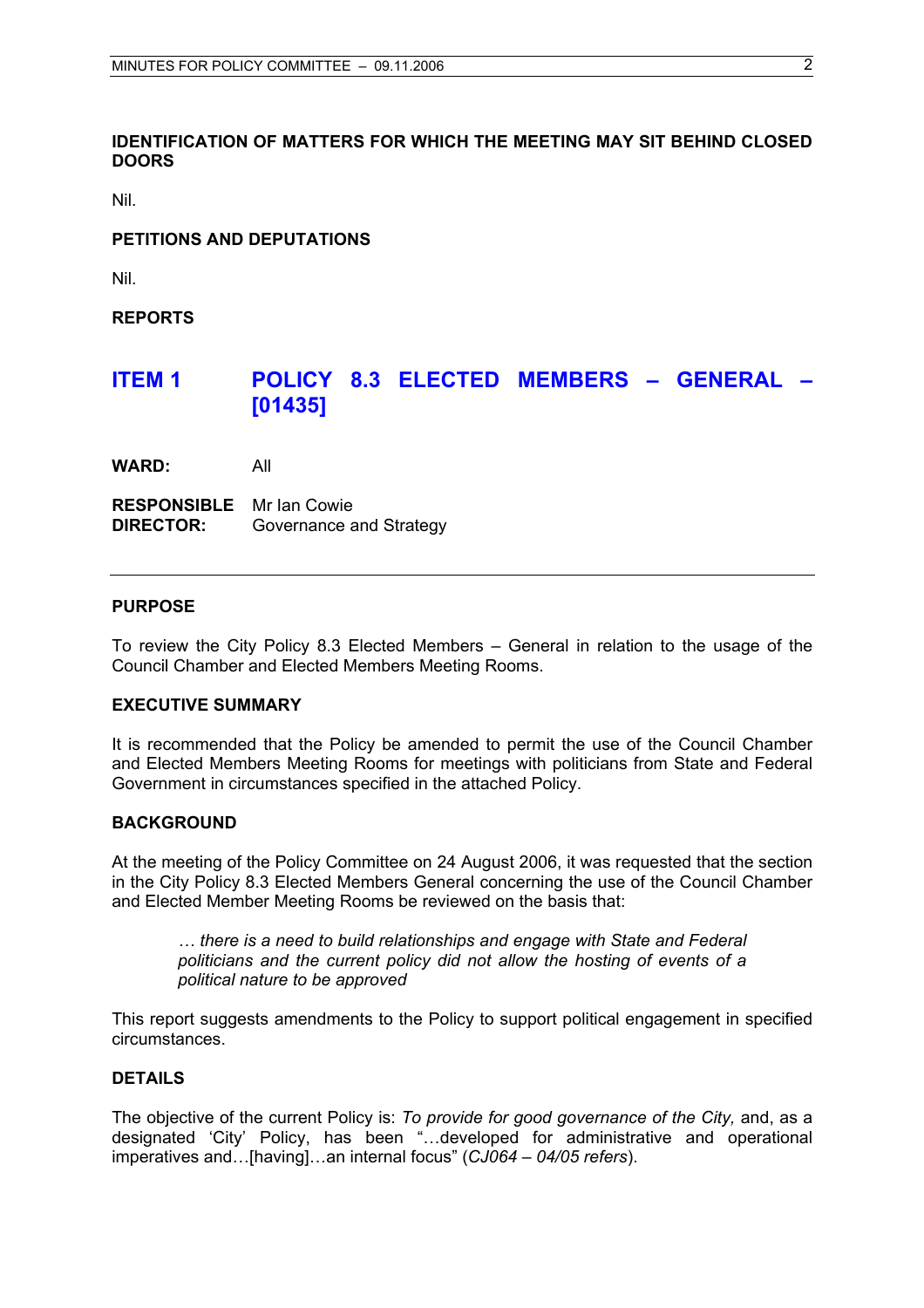The Policy addresses the following areas:

- Representing the Council
- Use of Council Chamber and Elected Member Meeting Rooms
- Recording of the Proceedings of Meetings
- Filming/videoing of Council Meetings
- Acknowledgement of Service Elected Members
- Ward Councillor Availability
- Use of the Corporate Logo
- Access to information

The current Policy is included as Attachment 1. This has been reviewed and a number of changes have been suggested in Attachment 2. These changes are based on the view that it is considered important for the City to engage with politicians at both the State and Federal levels of government to progress the interests of the City and the Joondalup community. It is considered advantageous for such engagement to occur within the City's buildings including the Council Chamber and the Elected Members Meeting Rooms. However, it is considered important that such political engagement is controlled to prevent the City being aligned with any particular party and to avoid such engagement being used for electoral advantage.

# **Issues and options considered:**

To address this issue, the Policy Committee may consider the following options:

- 1 Retain the Policy Attachment 1.
- 2 Adopt the amended Policy identified in Attachment 2.
- 3 Suggest further or alternative amendments to the Policy.

The second option is recommended.

# **Link to Strategic Plan:**

This item has a direct link to achievement of Strategy 4.3.3 *"Provide fair and transparent decision-making processes."* 

# **Legislation – Statutory Provisions:**

Local Government Act (1995) Section 1.3 (2) states that the Act is intended to result in:

- (a) Better decision-making by local government;
- (b) Greater community participation in the decisions and affairs of local governments;
- (c) Greater accountability of local governments to their communities; and
- (d) More efficient and effective local government.

Through conducting reviews of existing policies, the City complies with these tenets of good governance.

#### **Risk Management considerations:**

By approving the amended Policy as suggested, there may be community perceptions that the City of Joondalup is becoming too politicised and, as a result, unduly influenced by the agendas of State and Federal politicians.

# **Financial/Budget Implications:**

Not applicable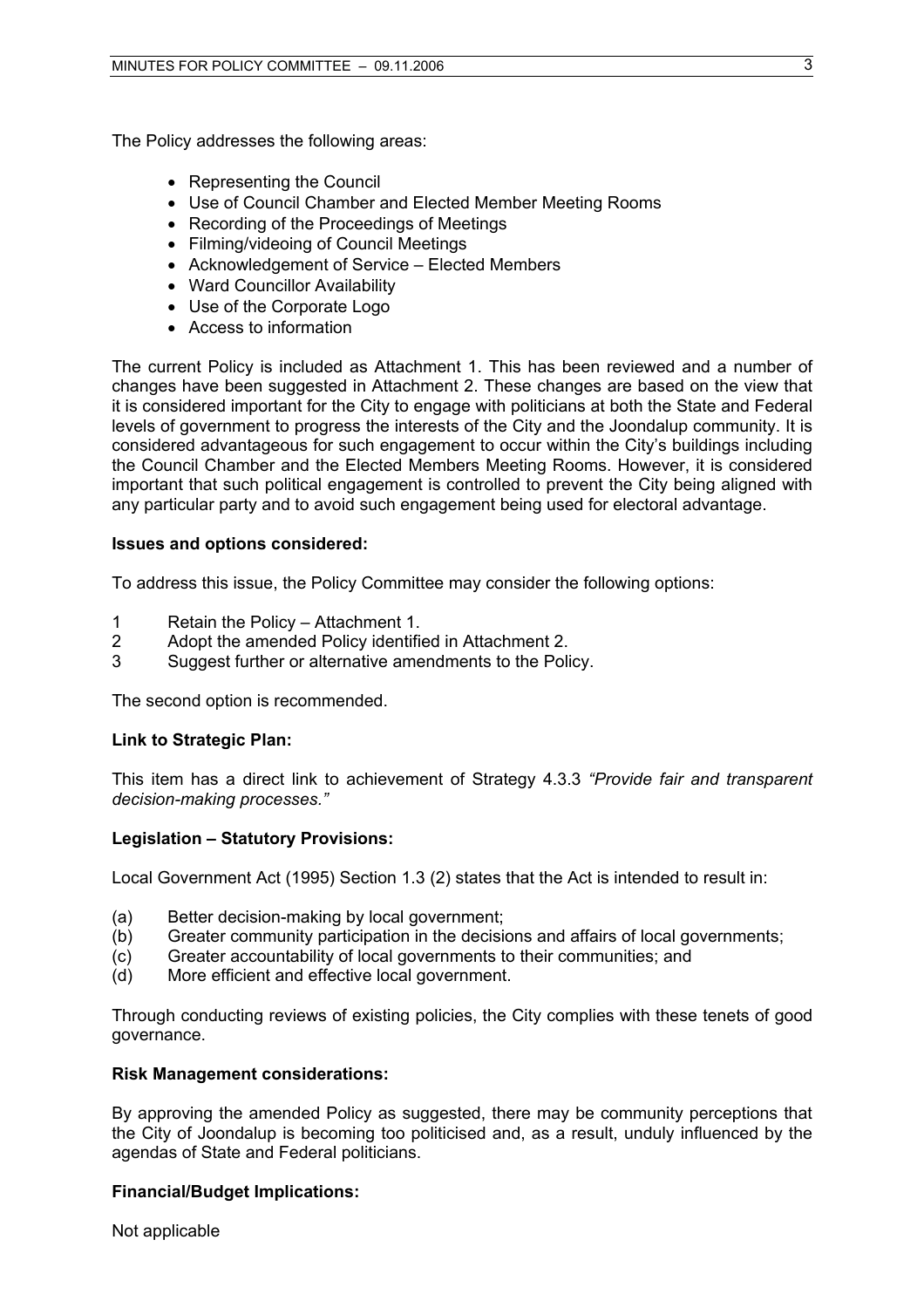#### **Policy implications:**

This report may lead to amendments in current policy and practice with respect to the use of the Council Chambers and Elected Member Meeting Rooms.

#### **Regional Significance:**

By permitting the use of the Council Chambers and Elected Member Meeting Rooms for meetings with State and Federal politicians in circumstances where the political parties and their opposition are equally represented, there will be increased opportunities to promote the City's leadership role on regional issues.

#### **Sustainability implications:**

Not applicable.

#### **Consultation:**

Not applicable.

#### **COMMENT**

Nil

#### **ATTACHMENTS**

| Attachment 1 | Current City Policy 8.3 Elected Members - General |
|--------------|---------------------------------------------------|
| Attachment 2 | Draft City Policy 8.3 Elected Members - General   |

#### **VOTING REQUIREMENTS**

Simple Majority

### **OFFICER'S RECOMMENDATION**

That the Policy Committee:

- 1 CONSIDERS the suggested amendments to the Policy forming Attachment 2 to the Report;
- 2 SUGGESTS any additional changes to the Policy;
- 3 RECOMMENDS that Council adopts the revised Policy.

Discussion ensued with a range of changes suggested.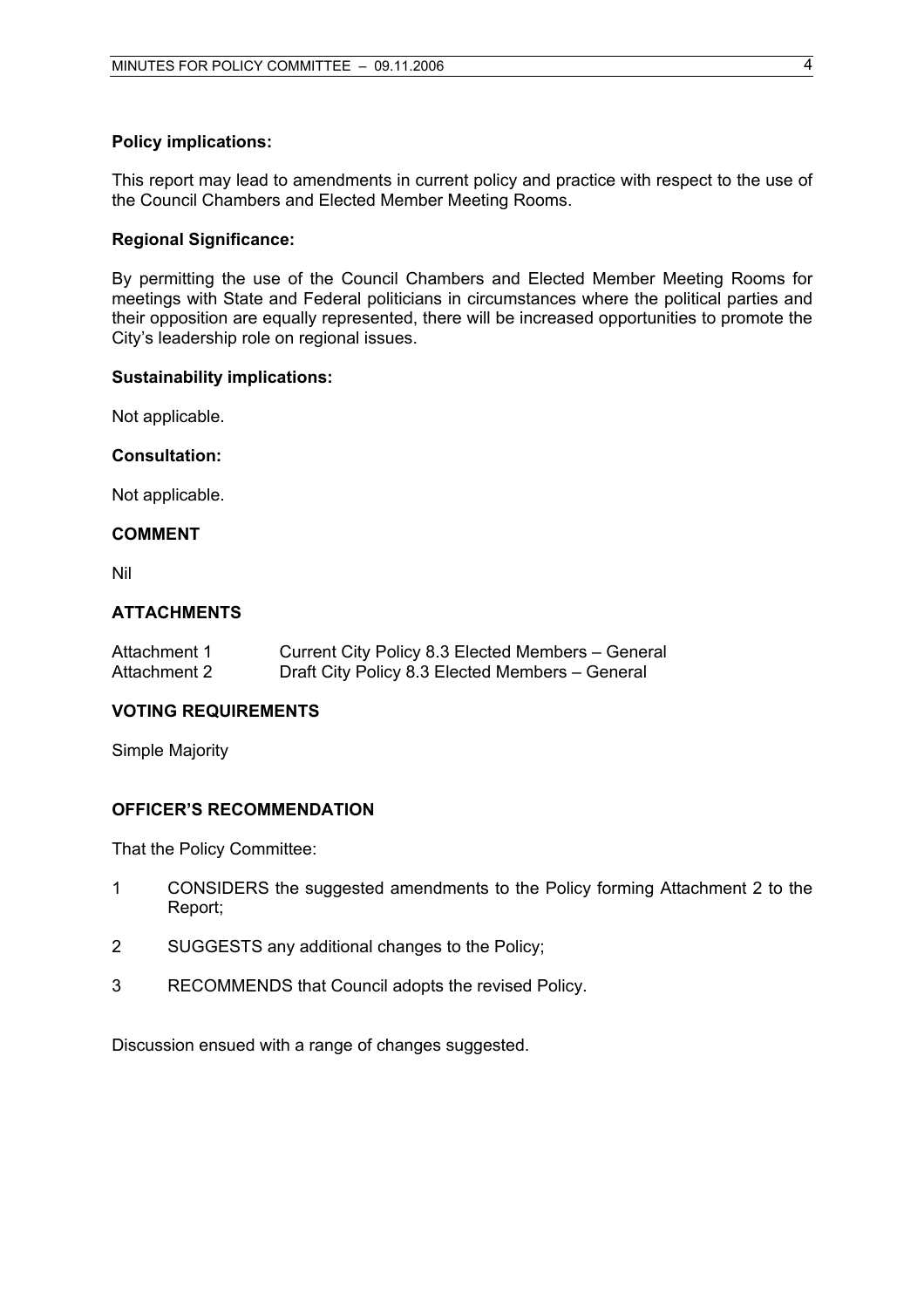# **MOVED Mayor Pickard SECONDED Cr Magyar that:**

- **1 the wording of the Policy forming Attachment 2 to this report be amended to:** 
	- **Reflect a change of title to Civic Centre Meeting Rooms;**
	- **Attach a plan of the Chamber and the meeting rooms covered by the Policy;**
	- **Include a form for written requests;**
	- **Reflect modified wording for point 4;**
	- **Require external parties seeking to use the Chamber or Meeting Rooms to make an approach through the Mayor;**
	- **Correct a typographical error in the section headed 'Recording the Proceedings of Meetings'; and**
	- **Indicate that a suitable gift will also be provided as an acknowledgement of service.**
- **2 the Policy Committee recommends that Council adopts the revised Policy.**

**The Motion was Put and CARRIED UNANIMOUSLY (5/0)** 

**In favour of the Motion:** Mayor Pickard, Crs Hart, Hollywood, Magyar and Fishwick

# **ITEM 2 POLICY 5.3 - CULTURAL DEVELOPMENT– [01435]**

**WARD:** All

**RESPONSIBLE** Mr Ian Cowie **DIRECTOR:** Governance and Strategy

# **PURPOSE**

To review the current City Policy 5.3 – Cultural Development Policy.

### **EXECUTIVE SUMMARY**

It is recommended that the Policy be amended to provide a focus on art and to allow greater elected member involvement.

# **BACKGROUND**

At the meeting of the Policy Committee (PC) on 24 August 2006, it was requested that City Policy 5.3 Cultural Development, be reviewed on the basis that:

*…the wording of the policy did not express its intent, and also felt it important that elected members become more involved in the City's art collection.* 

This report provides suggested amendments to the Policy that may be considered by the Policy Committee.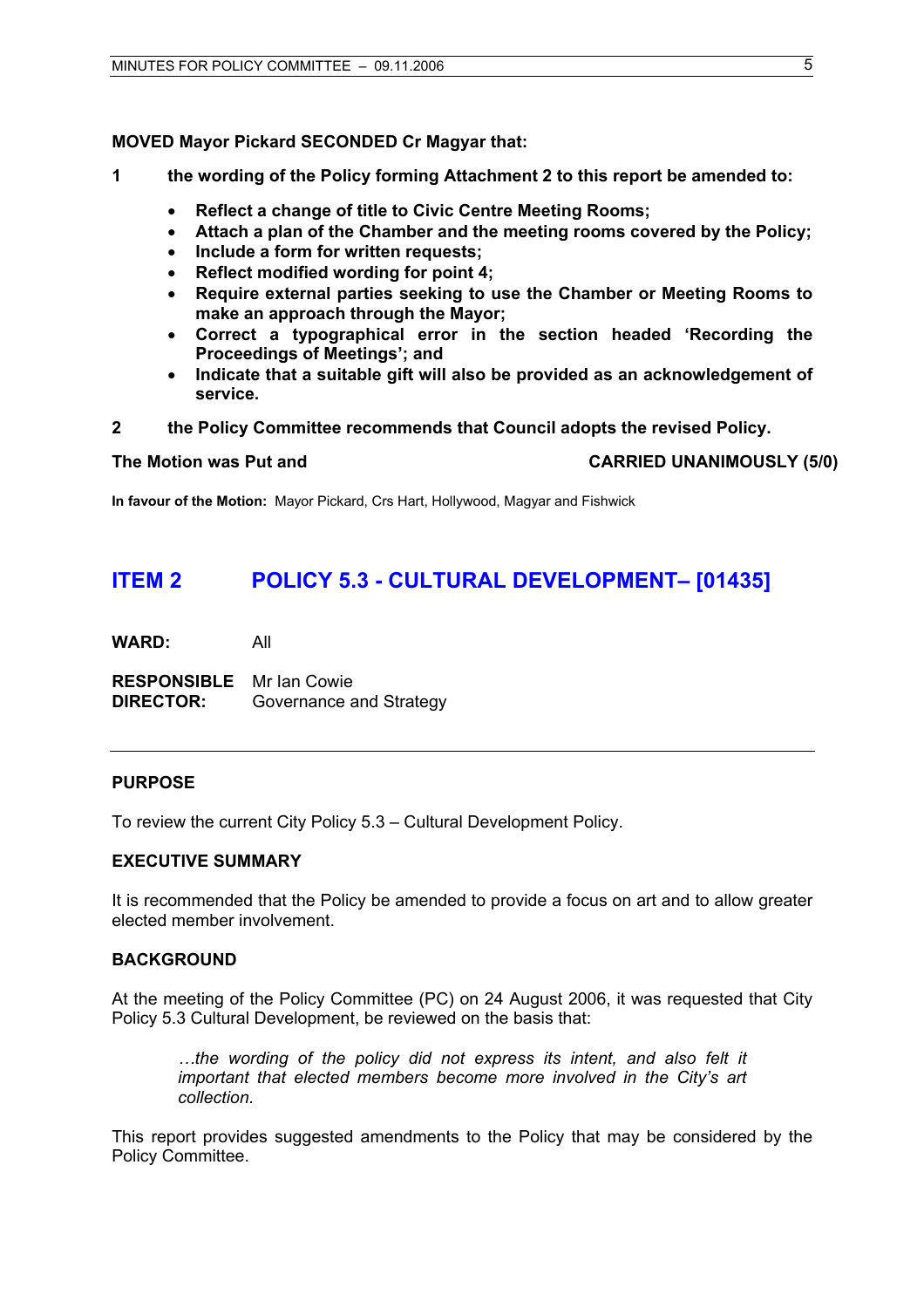#### **DETAILS**

The objective of the current Policy is: *To enrich the cultural development of the Joondalup community,* and, as a designated 'City' Policy, has been "…developed for administrative and operational imperatives and…[having]…an internal focus" (*CJ064 – 04/05 refers*).

The Policy identifies the broad processes for resourcing and managing the following:

- Public Art
- The City's Art Collection including acquisition of works and management of the collection
- The City's archive and memorabilia collection

The current Policy is included in Attachment 1.

As the resourcing and management processes are guided by internal documents such as the Public Art Implementation Process and the Arts Management Strategy for the City's Art Collection, the current Policy makes no reference to the contribution of elected members with respect to achievement of the Policy objective.

#### **Issues and options considered:**

#### **Policy Focus**

In its present form, the wording of the objective: *To enrich the cultural development of the Joondalup community* is very broad and implies that the Policy covers issues well beyond public art, the City's Art Collection and archive memorabilia which are actually covered. Other areas of cultural activity supported by the City e.g., the Joondalup Festival and the Eisteddfod which may also contribute to the cultural development of the Joondalup community, are not addressed.

The Policy Committee may consider the following options:

- 1 Retain the current Policy and objective without change
- 2 Adopt the amended title and objective which focuses on art and the City's Art Collection as covered by the current Policy
- 3 Recommend that the Policy is broadened to include other forms of cultural development such as community events

The second option is recommended with appropriate wording indicated in Attachment 2.

#### **Implementation of Policy**

1 Public Art

The current Policy refers to public art provision in public buildings. However, there is no elected member involvement in this process.

The Policy Committee may consider the following options:

- Retain the current Public Art Implementation Process as stated
- Recommend that the Policy be amended to include reference to input from Council on specific projects as they arise.

The second option is recommended and possible wording is provided in Attachment2.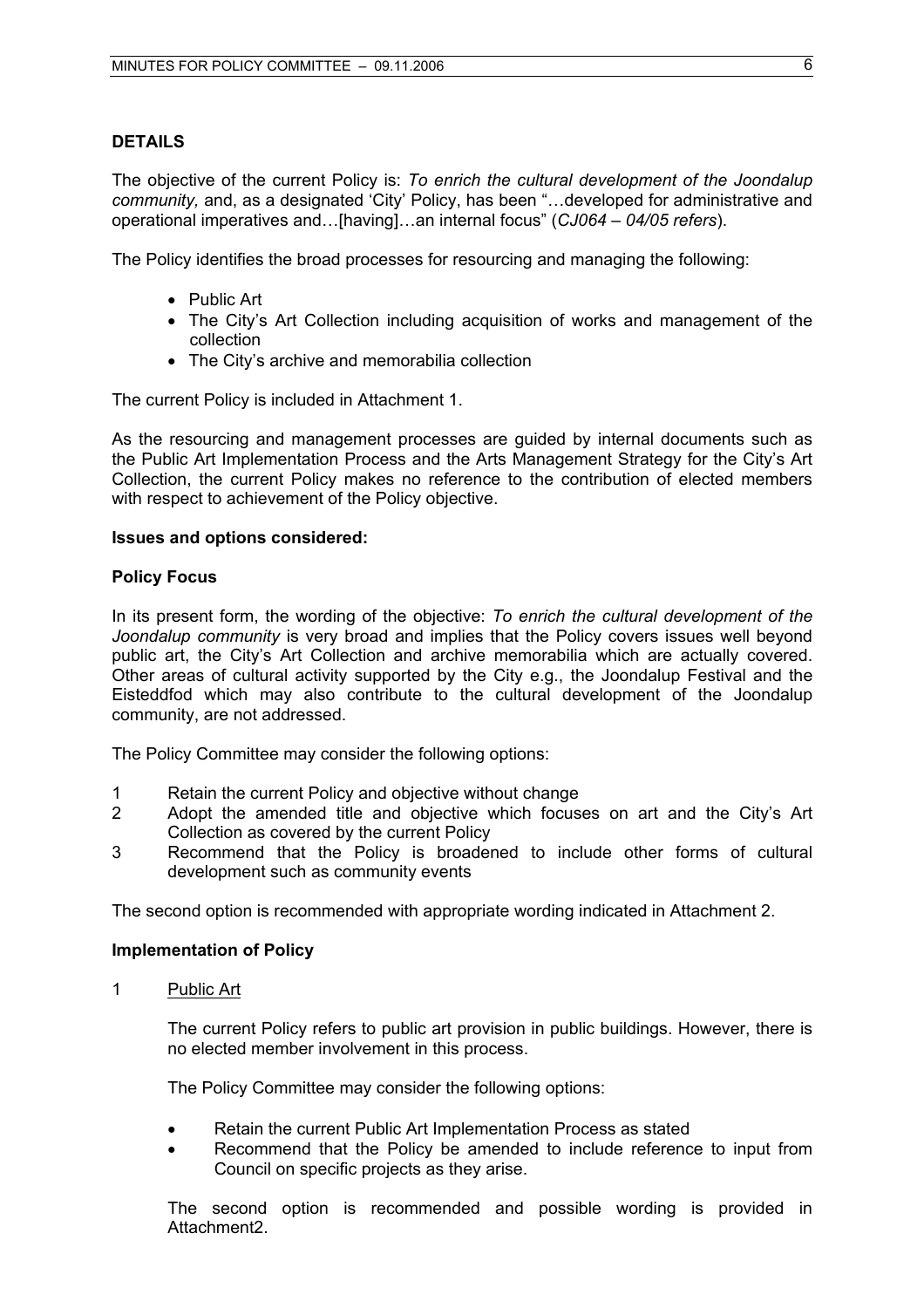#### 2 Art Collection, Acquisition and Management

The City's Art Collection was established following the separation of the City of Joondalup from the City of Wanneroo in 1997. Upon separation the collection was divided equally by value, with the City of Wanneroo retaining the historical collection, the regional landscapes and the indigenous collection, and the City of Joondalup acquiring the contemporary art collection.

The strategy for the division and the City's subsequent art collection purchases have been to build a broad, high quality, contemporary art collection, that is of general interest, accessible to the public and reflects the identity of Joondalup as a sustainable City and community that *"…are recognised as innovative, unique and diverse."* Both collections have been professionally managed since 1992, with all new work being recommended by the City's contracted Art Curator. In terms of prestige, the City's Art Collection is reputedly second only to that of the Art Gallery of Western Australia. This may be attributed to the strategic nature of the acquisitions under the guidance of professional advisers.

As an asset of the City, the value of the collection has been achieving growth of between 10% and 15% per annum, based on valuation reports. The works of Western Australian artists featured in the collection are now receiving national and international acclaim.

Opportunities to augment the Art Collection with high quality work of City of Joondalup residents are currently provided via the annual Invitation Art Award. In future, opportunities to include the work of City of Joondalup residents may occur through acquisitions of award winning submissions to the Community Art Award, as the works submitted in recent years have reached a standard compatible with that of the Art Collection. In this way, the long-term financial and artistic integrity of the Art Collection will be sustained at the level achieved through strategic acquisition since 1992.

The Policy Committee may consider the following options:

- 1 Retain this section of the Policy without amendment.
- 2 Amend the Policy to maintain the high quality of the existing Art Collection as advised by the Art Curator through:
	- (a) Acquisition of award winning works submitted by Joondalup residents for the Invitation Art Award;
	- (b) Acquisition of award winning works submitted by Joondalup residents to the Community Art Exhibition;
	- (c) Acquisition of the high quality works of Western Australian artists.
- 3 Amend the Policy to include an opportunity for input and advice on purchases from an Art Collection Reference Group comprising the Mayor, two Councillors and the CEO, with advice from the Cultural Development Coordinator.
- 4 Amend the Policy to provide a report to Council on the City's art collection each year.
- 5 Amend the Policy using options 2, 3 and 4.

The fifth option is recommended with appropriate wording indicated in Attachment 2.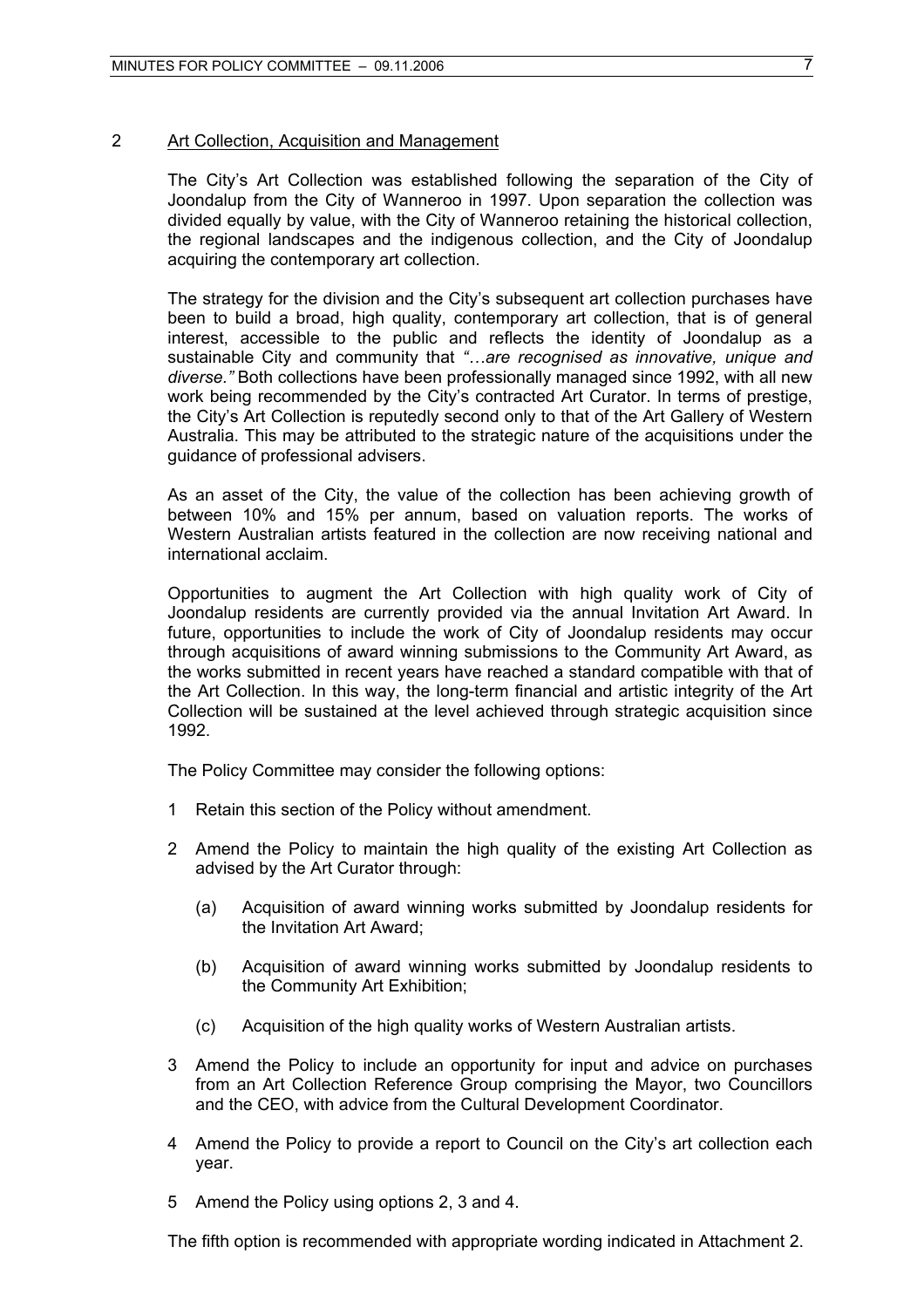#### 3 The City's archive and memorabilia collection

The City's archive and memorabilia collection is a regional resource that is located within the Local Studies area of the Joondalup Library. Parts of the collection are jointly owned by the City of Joondalup and the City of Wanneroo.

The operational objective of Local Studies is to collect, document, and permanently preserve all resource materials that reflect the history, development, culture and society of the region. The majority of people who make use of the collection are students, professionals and individuals and groups with a special interest in the history, planning, and environmental and ecological aspects of the region.

The collection is a repository for unique and significant resources relating to the natural and man-modified environment from the City of Joondalup and the City of Wanneroo. The function of the collection is to allow interpretation of the resources to promote education, enjoyment and community participation.

All acquisitions, whether purchased or donated, are evaluated in accordance with the following criteria:

- The subject content has present or potential relevance to the history, development, or culture of the natural and modified environment of the region.
- The resource relates to the governance of the region.
- The resource originates from the City of Joondalup, the City of Wanneroo or their preceding organisations.
- The resource relates to the present or past population of the region.
- The author or illustrator is local.
- The item is appropriate for library use.
- The resources relate to municipalities adjoining the region and enhance the understanding of the region in the context of its surrounds.
- The item enhances or relates to a specific area of the collection.
- The item is recognised as meeting a perceived need of library users.
- The item can be properly cared for by the City of Joondalup, who will have ownership of it.

The collection is not static, but constantly under review. Suggestions for the inclusion of items into the collection are considered and evaluated against the selection criteria by professionals with the requisite skills and knowledge.

The Policy Committee may consider the following options:

- 1 Retain this section of the Policy without amendment
- 2 Amend the Policy to include an opportunity for input and advice from elected members on the promotion of the collection to the local community

The second option is recommended with appropriate wording indicated in Attachment 2.

#### **Link to Strategic Plan:**

This item has a direct link to achievement of the City's Vision: *"A sustainable City and community that are recognised as innovative, unique and diverse."*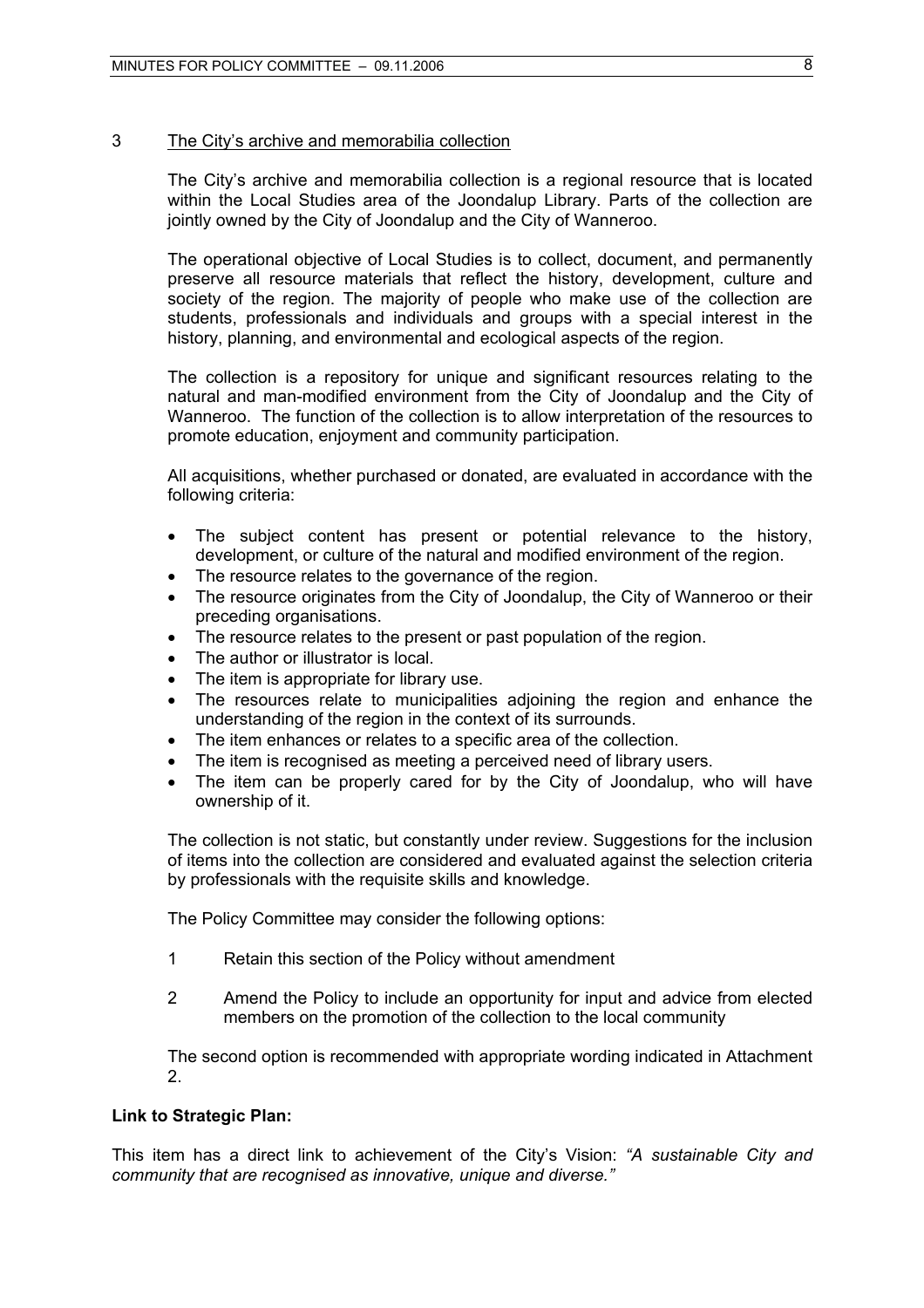# **Legislation – Statutory Provisions:**

With respect to Policy 5-3 Cultural Development, implementation is based on the powers and functions of Council that may be delegated to the CEO under Section 5.42:

- *(1) A local government may delegate to the CEO the exercise of any of its powers of the discharge of any of its duties under this Act other than those referred to in section 5.43 and this power of delegation.*
- *(2) A delegation under this section is to be in writing and may be general or as otherwise provided in the instrument of delegation. (Absolute Majority required).*

Section 5.44 provides limitations to this power of delegation, those being:

*In turn the CEO may delegate to any employees the exercise of any of the CEO's powers or the discharge of any of the CEO's duties other than the power of delegation. The delegation must be in writing.* 

#### **Risk Management considerations:**

The current focus of the Policy and supporting documents for implementation is on art in the City rather than arts and culture. There is a risk that by excluding consideration of all the elements comprising cultural development, the current Policy objective will not be achievable.

Focussing future acquisitions for the Art Collection on works by local artists that depict Joondalup may result in an impact on the monetary value of the overall collection.

#### **Financial/Budget Implications:**

Not applicable

#### **Policy implications:**

This report may lead to amendments in current policy and practice with respect to public art, the City's Art Collection and archival memorabilia in the City of Joondalup.

#### **Regional Significance:**

In the future, the City will have a Cultural Facility, which will provide a regional venue for the display of a prestigious Art Collection, the Joondalup archival material and a range of memorabilia, which will contribute to the City's reputation as innovative, unique and diverse and serve as regional attraction for visitors from outside the area.

#### **Sustainability implications:**

Art contributes to social and economic sustainability through building a sense of community pride and identity by association, and through developing and maintaining a variety of local attractions for visitors from outside the area.

### **Consultation:**

Not applicable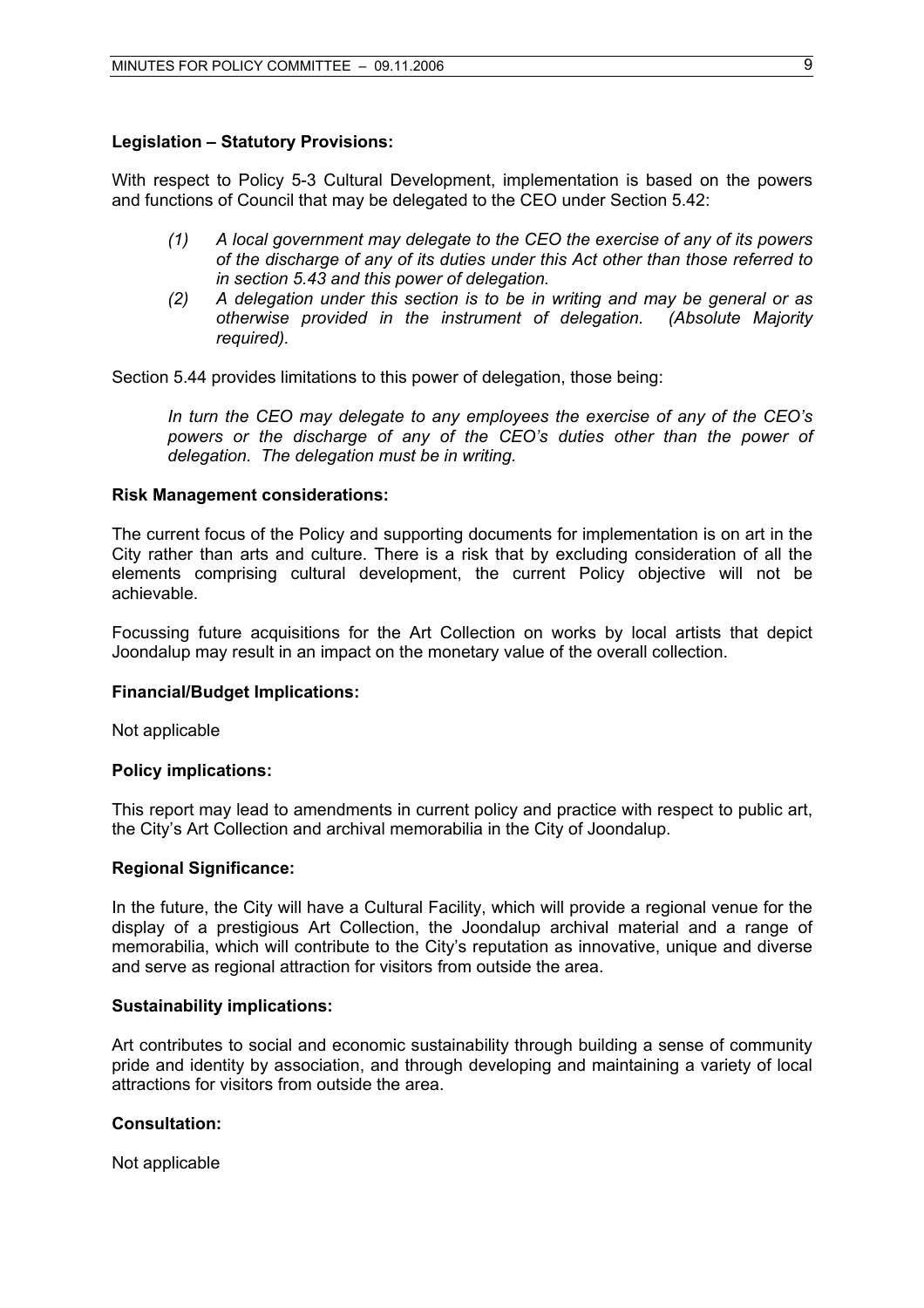## **COMMENT**

The Art Collection is of singular importance as an asset, which is accumulating in value on a financial and a cultural level. Opportunities to increase the value of the collection in future will be dependent on continuing strategic acquisition.

# **ATTACHMENTS**

| Attachment 1 | Current City Policy 5.3 Cultural Development            |
|--------------|---------------------------------------------------------|
| Attachment 2 | Draft City Policy 5.3 – Art and the City's Collections. |

## **VOTING REQUIREMENTS**

Simple Majority

## **OFFICER'S RECOMMENDATION**

That the Policy Committee:

- 1 CONSIDERS the suggested amendments to the Policy forming Attachment 2 to this Report;
- 2 SUGGESTS any additional changes to the Policy;
- 3 RECOMMENDS that Council adopts the revised Policy.

Discussion ensured with a range of recommendations suggested.

#### **MOVED Cr Magyar SECONDED Cr Hollywood that:**

- **1 the wording of the Policy forming Attachment 2 to this report be amended to:** 
	- **Alter the title;**
	- **Alter the number of Councillors on the Art Collection Reference Group;**
	- **Delete the word 'contemporary';**
	- **Reflect local content and context;**
	- **Clarify that some memorabilia belongs to the City of Joondalup while other items are jointly owned by the Cities of Joondalup and Wanneroo; and**
	- **Clarify that the report on archives and memorabilia will be submitted annually.**
- **2 the Policy Committee recommends that Council adopts the revised Policy.**

### The Motion was Put and **CARRIED UNANIMOUSLY** (5/0)

**In favour of the Motion:** Mayor Pickard, Crs Hart, Hollywood, Magyar and Fishwick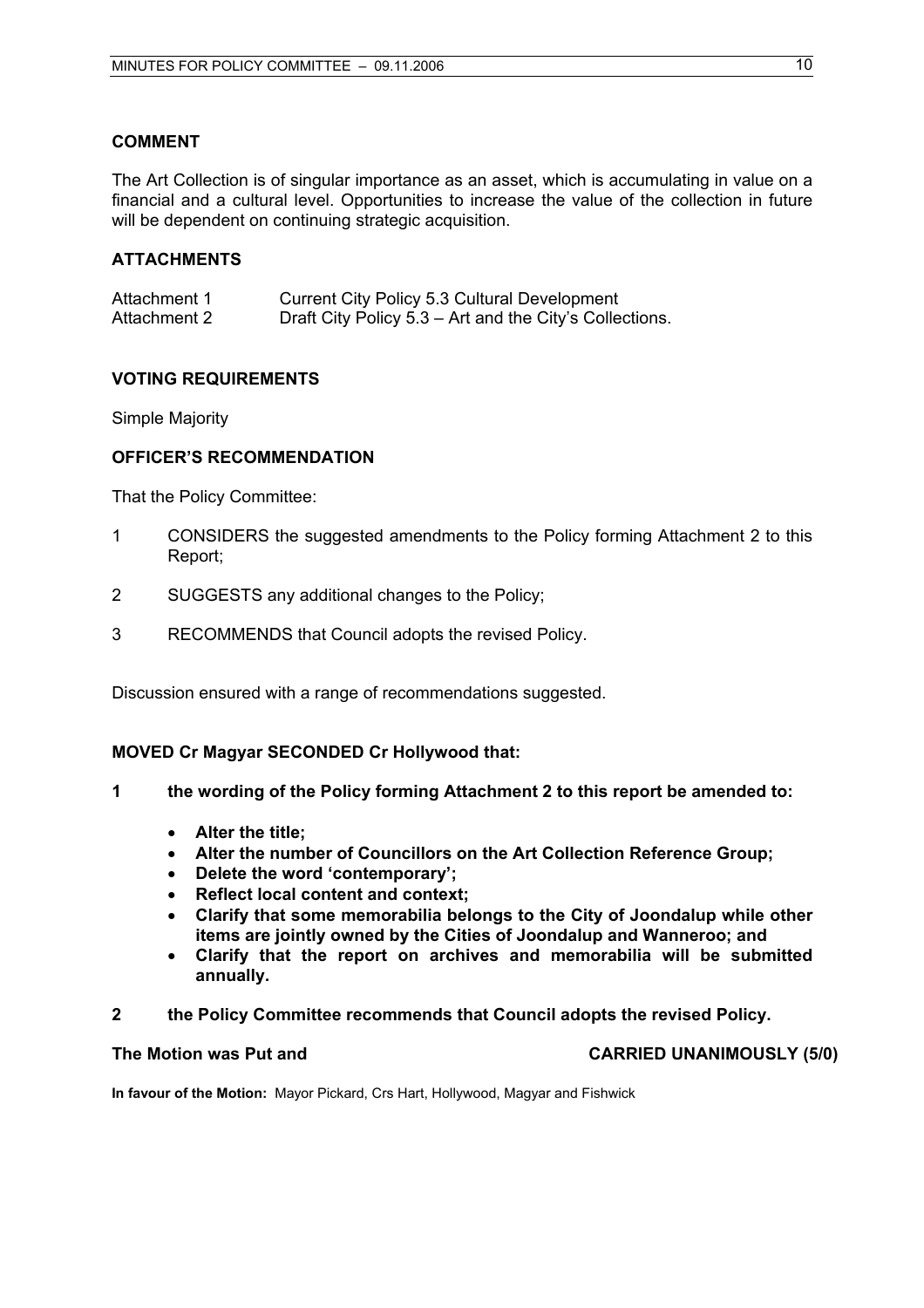# **ITEM 3 POLICY 5.4 – SUSTAINABILITY – [00906]**

**WARD:** All

**RESPONSIBLE** Mr Ian Cowie **DIRECTOR:** Governance and Strategy

## **PURPOSE/ EXECUTIVE SUMMARY**

To consider amendments to City Policy 5.4 – Sustainability and Council Policy 1.3 - Sustainability as requested by the Sustainability Advisory Committee (SAC).

#### **BACKGROUND**

At its meeting on 19 January 2006 the SAC received a report requesting that the SAC note the adopted City Policy 5-4 - Sustainability.

The SAC, at its meeting on 19 January 2006, was unable to complete its agenda and it moved to defer consideration of the City Sustainability policy until its next meeting to be held on 9 March 2006.

The SAC did not subsequently hold a meeting on 9 March 2006 and the matter was referred to its meeting of 31 August 2006 where Council was requested to refer suggested changes to the Policy Committee for further consideration.

Council at its meeting of 10 October 2006 endorsed this recommendation.

#### **DETAILS**

At its meeting of 31 August 2006, the SAC moved the following motion:

- 1 REQUESTS Council to refer the following matters to the Policy Committee for further consideration:
	- (i) Statement of Intent of Policy 5.4 be changed to delete the second sentence and alter the third sentence to delete the words "and particular circumstances" and read as follows:

"The purpose of this policy is to set a direction that will, over time result in the achievement of outcomes consistent with the principles of sustainability. The Council is mindful that in some instances there may be constraints through the need to act within legislation";

- (ii) That a similar change be made to Council Policy 1.3;
- (iii) The discussion paper attached to the City Policy 5.4 on the website is also attached to the Council Policy 1.3.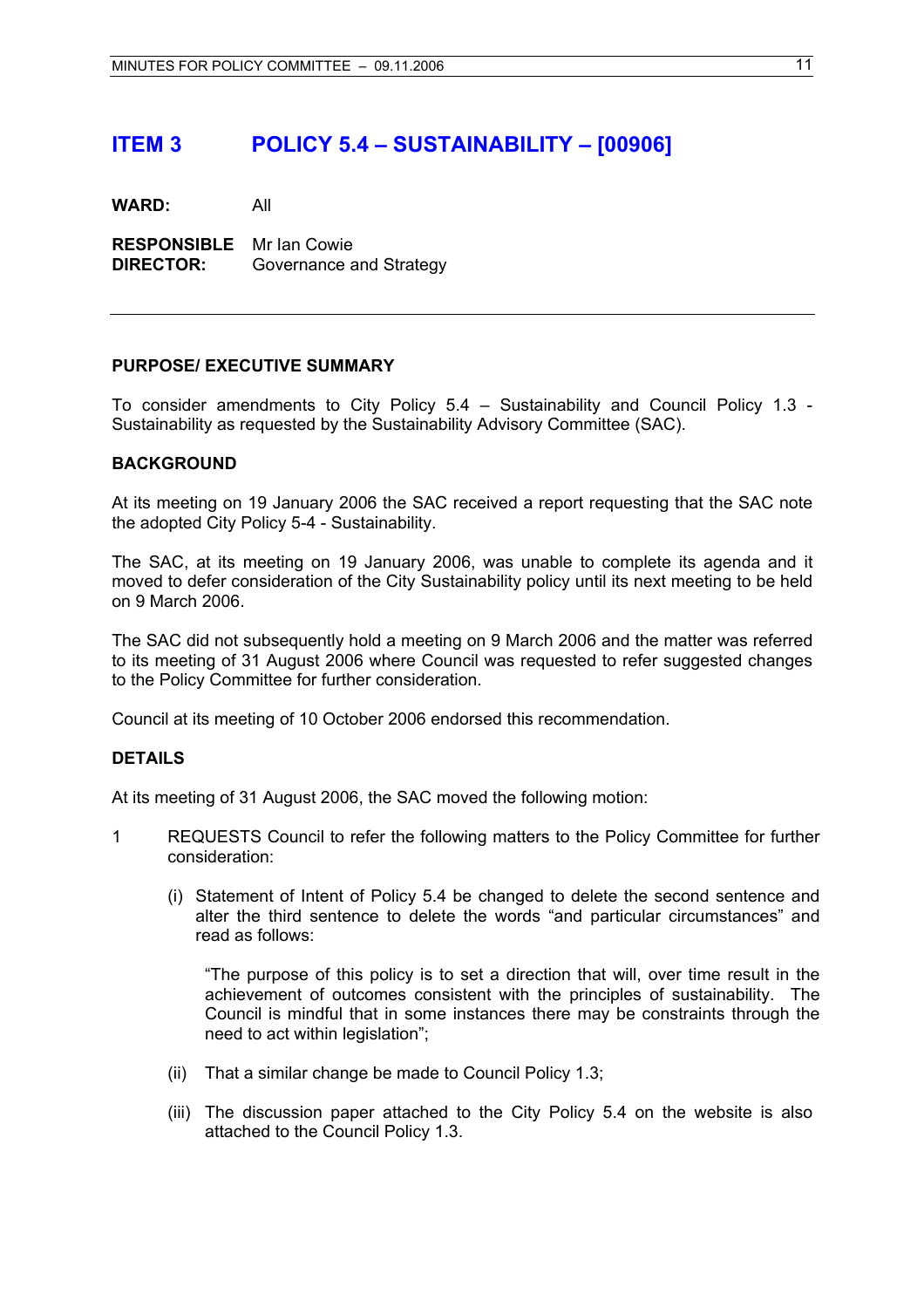#### **Legislation – Statutory Provisions:**

Not applicable.

#### **Risk Management Considerations:**

Not applicable.

### **Financial/Budget Implications:**

Not applicable.

#### **Policy Implications:**

Not applicable.

#### **Regional Significance:**

Not applicable.

#### **Sustainability Implications:**

Not applicable.

#### **Consultation:**

Not applicable.

# **COMMENT**

Nil.

#### **ATTACHMENTS**

| Attachment 1 | Current Policy 5.4 - Sustainability |
|--------------|-------------------------------------|
| Attachment 2 | Current Policy 1.3 - Sustainability |

### **VOTING REQUIREMENTS**

Simple majority

#### **MOVED Cr Magyar SECONDED Cr Fishwick that the Policy Committee:**

- **1 SUPPORTS the following amendments:** 
	- **(a) City Policy 5.4 be amended by deleting the Statement of Intent and replacing it with the following wording:**

**"The purpose of this policy is to set a direction that will, over time result in the achievement of outcomes consistent with the principles of sustainability. The Council is mindful that in some instances there may be constraints through the need to act within legislation";** 

**(b) Council Policy 1.3 be amended as outlined in Point 1 (a) above;**